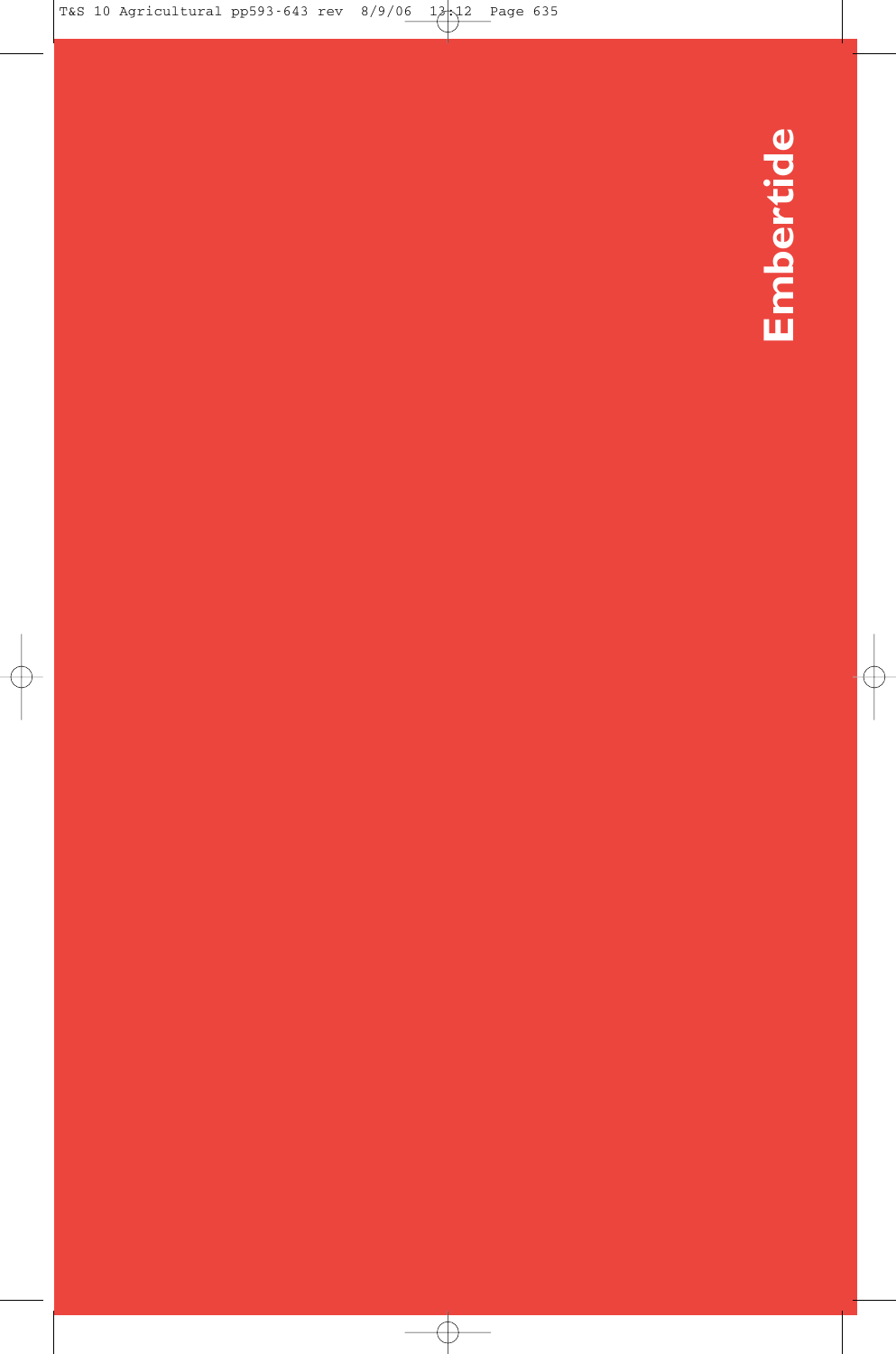## **Embertide**

## **Contents**

#### **636 Embertide** Notes **636** Invitations to Confession **637** Kyrie Confession **637** Collects **637** Gospel Acclamation **638** Intercession **639** Introductions to the Peace **640** Prayer at the Preparation of the Table **640** Prefaces **640** Extended Preface **641** Post Communions **641** Blessing **642** Acclamation **642** Short Passages of Scripture **642**

#### **Notes**

**1** Ember Days should be kept, under the bishop's directions, in the week before an ordination as days of prayer for those to be made deacon or priest.

Ember Days may also be kept even when there is no ordination in the diocese as more general days of prayer for those who serve the Church in its various ministries, both ordained and lay, and for vocations.

Traditionally they have been observed on the Wednesdays, Fridays and Saturdays within the weeks before the Third Sunday of Advent, the Second Sunday of Lent and the Sundays nearest to 29 June and 29 September.

**2** The material in this section may be used in the Ember seasons, and at occasions when vocation and ministry are in view.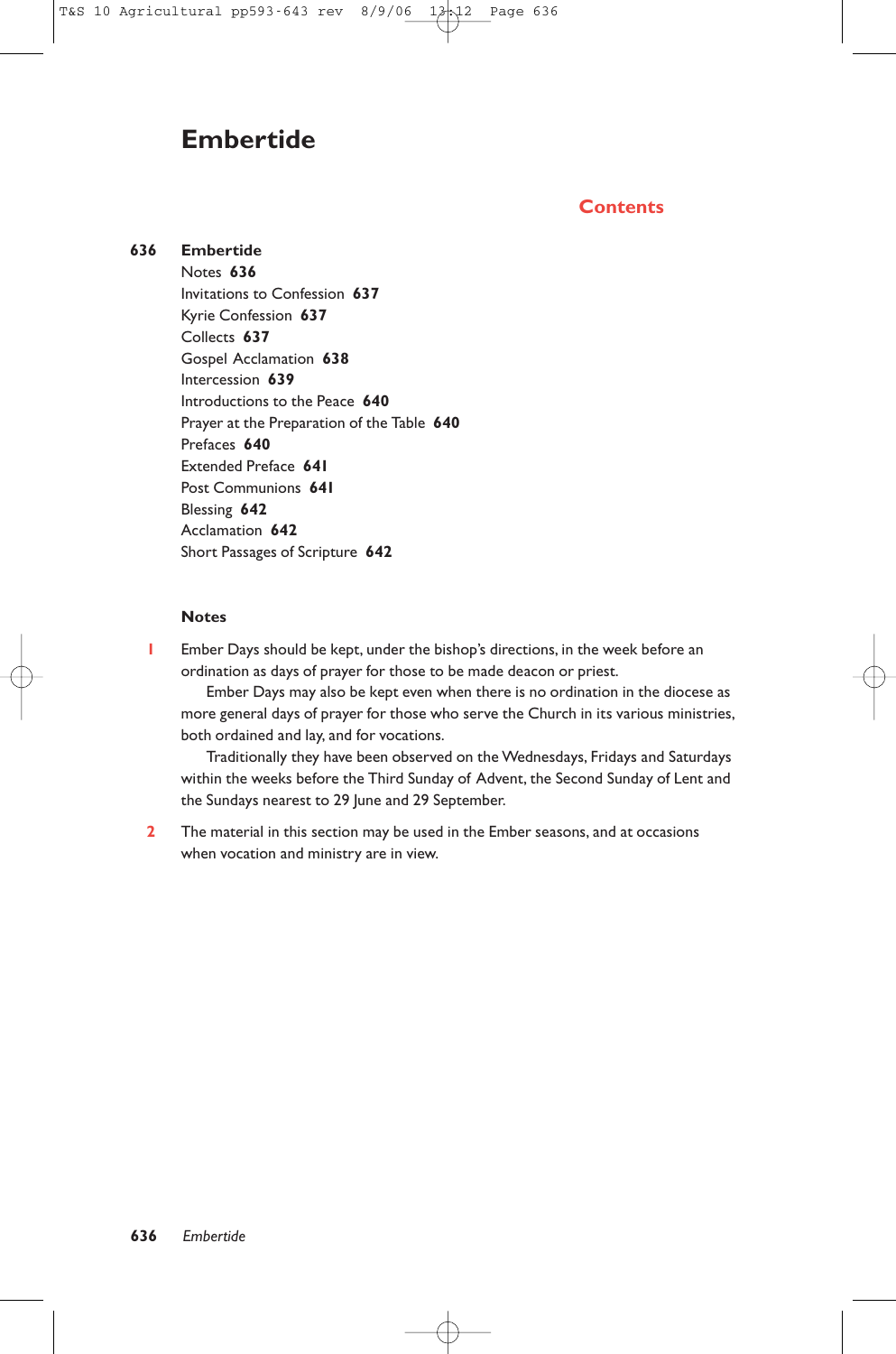# **Emb**

## **Invitations to Confession**

| A I            | 'I set no store by life:<br>I only want to finish the race and complete the task<br>that the Lord has assigned to me,<br>of bearing witness to the gospel of God's grace.'<br>Let us confess our failure to live up to our calling.                                          |
|----------------|------------------------------------------------------------------------------------------------------------------------------------------------------------------------------------------------------------------------------------------------------------------------------|
| A <sup>2</sup> | God has called us to follow Christ,<br>and has formed us into a royal priesthood, a holy nation,<br>to declare the wonderful deeds of him who has called us<br>out of darkness into his marvellous light.<br>Let us confess the times when we have failed to heed this call. |

## **Kyrie Confession**

**B**<sup>1</sup> Lord Jesus, you said to your disciples: 'You have not chosen me, but I have chosen you.' Lord, have mercy. **Lord, have mercy.**

> Lord Jesus, we know that the harvest is plentiful but the labourers are few. Christ, have mercy. **Christ, have mercy.**

Lord Jesus, you appointed us to go and bear fruit that will last. Lord, have mercy. **Lord, have mercy.**

## **Collects**

**F**<sup>*1*</sup> Almighty and everlasting God, by whose Spirit the whole body of the Church is governed and sanctified: hear our prayer which we offer for all your faithful people, that in their vocation and ministry they may serve you in holiness and truth to the glory of your name; through our Lord and Saviour Jesus Christ, who is alive and reigns with you, in the unity of the Holy Spirit, one God, now and for ever.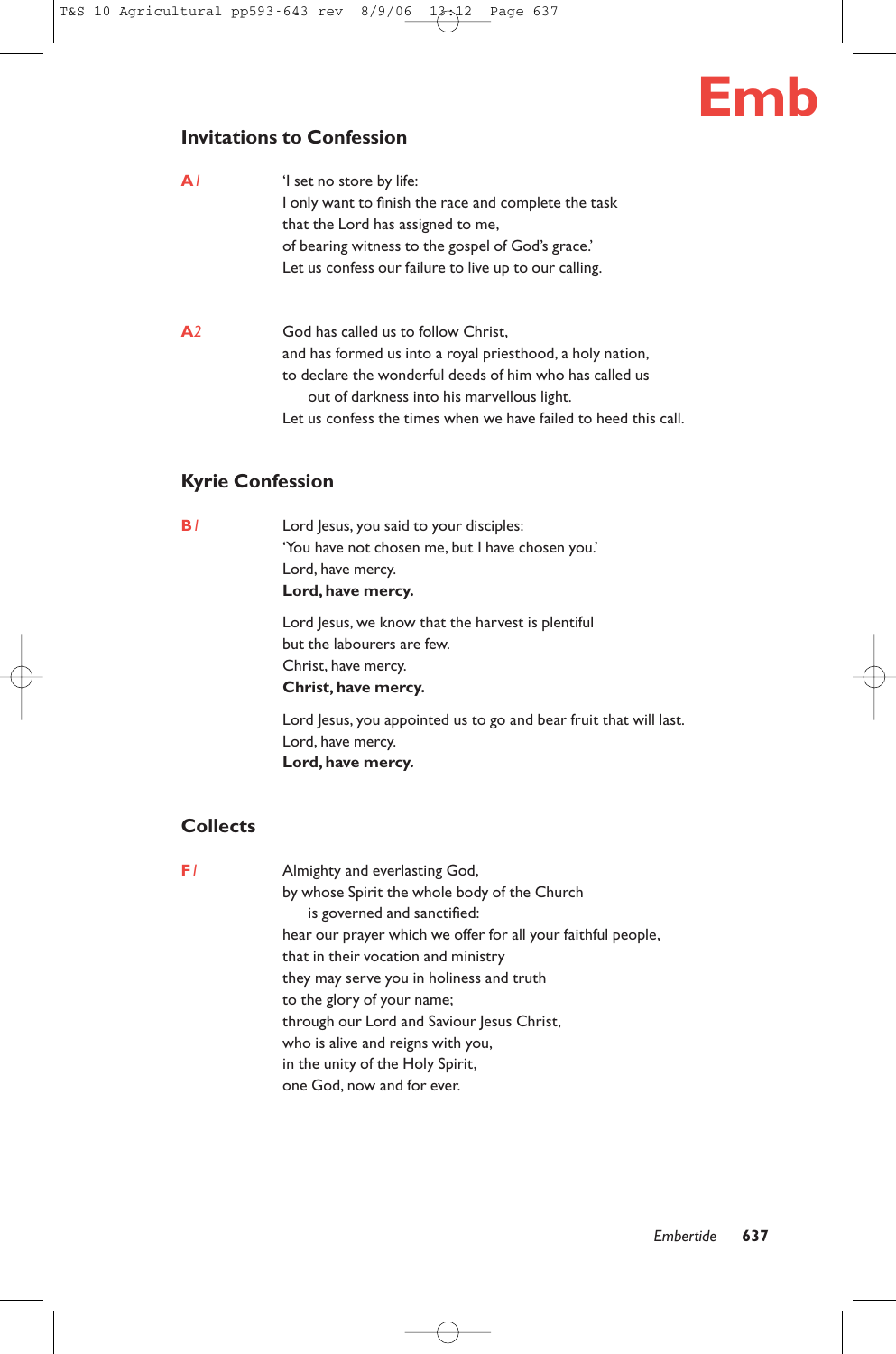**F***2* Almighty God, the giver of all good gifts, by your Holy Spirit you have appointed various orders of ministry in the Church: look with mercy on your servants now called to be deacons and priests; maintain them in truth and renew them in holiness, that by word and good example they may faithfully serve you to the glory of your name and the benefit of your Church; through the merits of our Saviour Jesus Christ, who is alive and reigns with you, in the unity of the Holy Spirit, one God, now and for ever. **F***3* Almighty God, you have entrusted to your Church a share in the ministry of your Son our great high priest: inspire by your Holy Spirit the hearts of many to offer themselves for the ministry of your Church, that strengthened by his power, they may work for the increase of your kingdom and set forward the eternal praise of your name; through Jesus Christ your Son our Lord, who is alive and reigns with you, in the unity of the Holy Spirit,

one God, now and for ever.

## **Gospel Acclamation**

**G***1* Alleluia, alleluia. Go out into the whole world and make disciples of all the nations. *Matthew 28.19* **Alleluia.**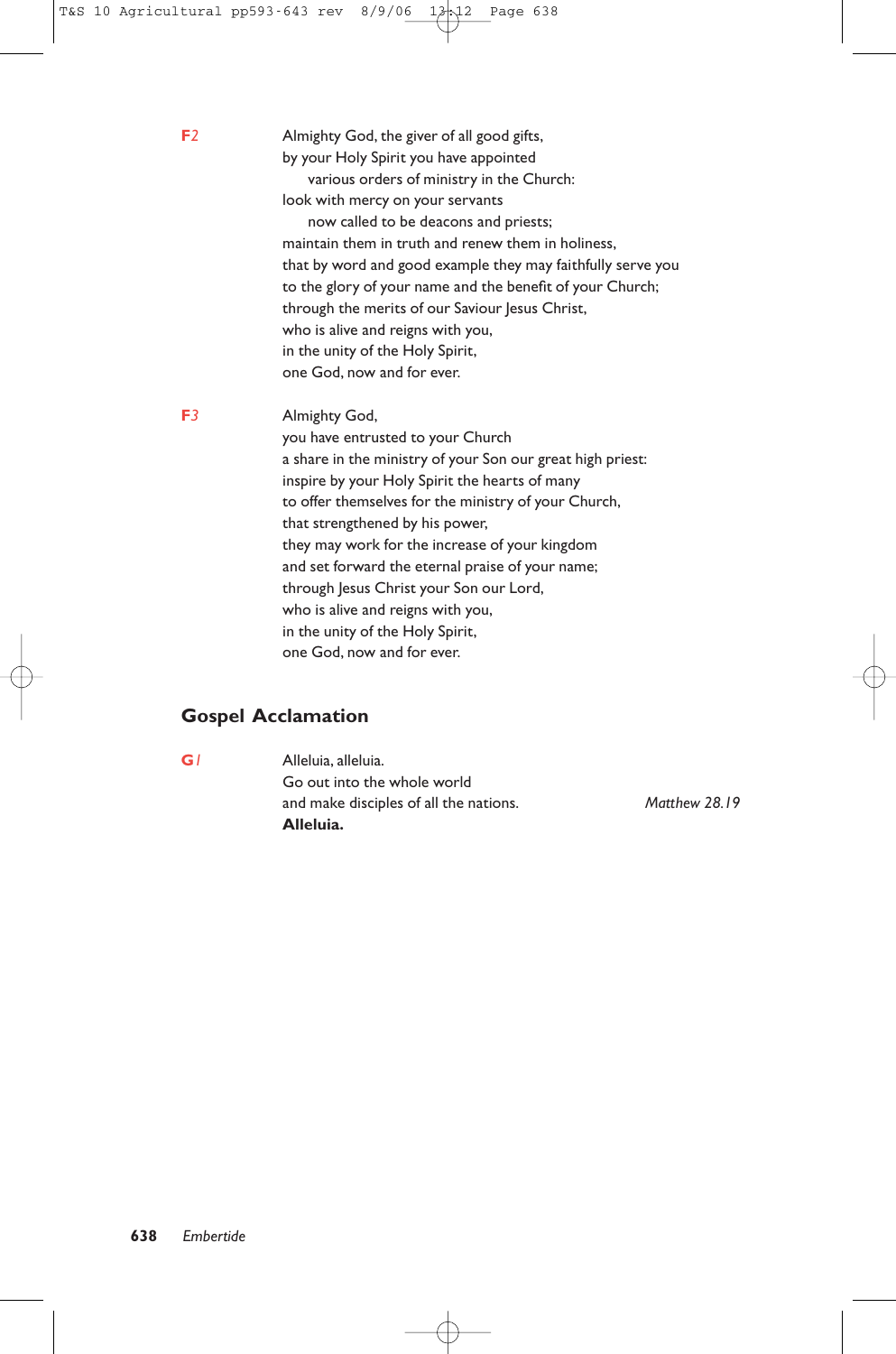

#### **Intercession**

**H***1* We pray for the flourishing of God's gifts to his Church, saying:

Jesus, Lord of your Church, **in your mercy hear us.**

God our Father, you give us gifts that we may work together in the service of your Son: bless the leaders of your Church, that they may be firm in faith, and humble before you.

Jesus, Lord of your Church, **in your mercy hear us.**

Bless those who teach, that they may increase our understanding, and be open to your word for them.

Jesus, Lord of your Church, **in your mercy hear us.**

Bless those who minister healing, that they may bring wholeness to others, yet know your healing in themselves.

Jesus, Lord of your Church, **in your mercy hear us.**

Bless those through whom you speak, that they may proclaim your word in power, yet open their ears to your gentle whisper.

Jesus, Lord of your Church, **in your mercy hear us.**

Bless those who work in your world today, that in the complexity of their daily lives they may live for you, fulfil your purposes, and seek your kingdom first.

Jesus, Lord of your Church, **in your mercy hear us.**

Bless those who are uncertain of their gifts and those who are powerless in this world's eyes, that they may be made strong in your gift of the Holy Spirit.

Jesus, Lord of your Church, **hear our prayer, and make us one in heart and mind to serve you with joy for ever. Amen.**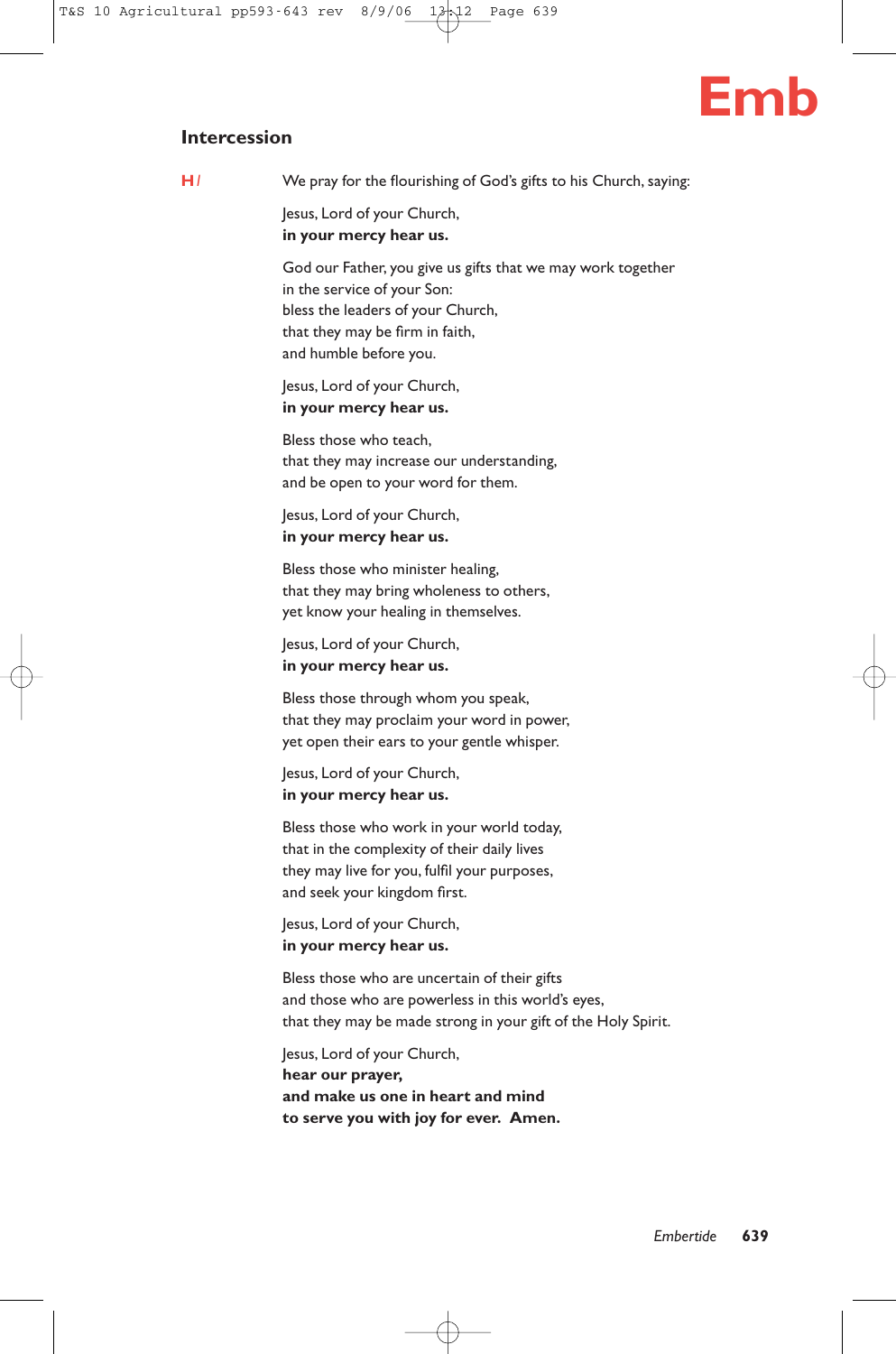## **Introductions to the Peace**

| Ħ            | God was in Christ, reconciling the world to himself, |
|--------------|------------------------------------------------------|
|              | not counting our trespasses against us,              |
|              | and entrusting to us the message of reconciliation.  |
|              |                                                      |
| $\mathbf{I}$ | We are all one in Christ Jesus.                      |
|              | We belong to him through faith,                      |
|              | heirs of the promise of the Spirit of peace.         |

## **Prayer at the Preparation of the Table**

**K**<sup>*I*</sup> Heavenly Father, as we set before you these gifts of bread and wine, bless also the gift of our hearts and minds as we offer our lives in your service; for Jesus Christ's sake.

## **Prefaces**

- **L***l* And now we give you thanks because Christ came not to be served but to serve, and to give his life as a ransom for many. He calls his faithful servants to lead your holy people in love, nourishing them by your word and sacraments. Therefore …
- **L**2 And now we give you thanks because within the royal priesthood of your Church you ordain ministers to proclaim the word of God, to care for your people and to celebrate the sacraments of the new covenant. Therefore …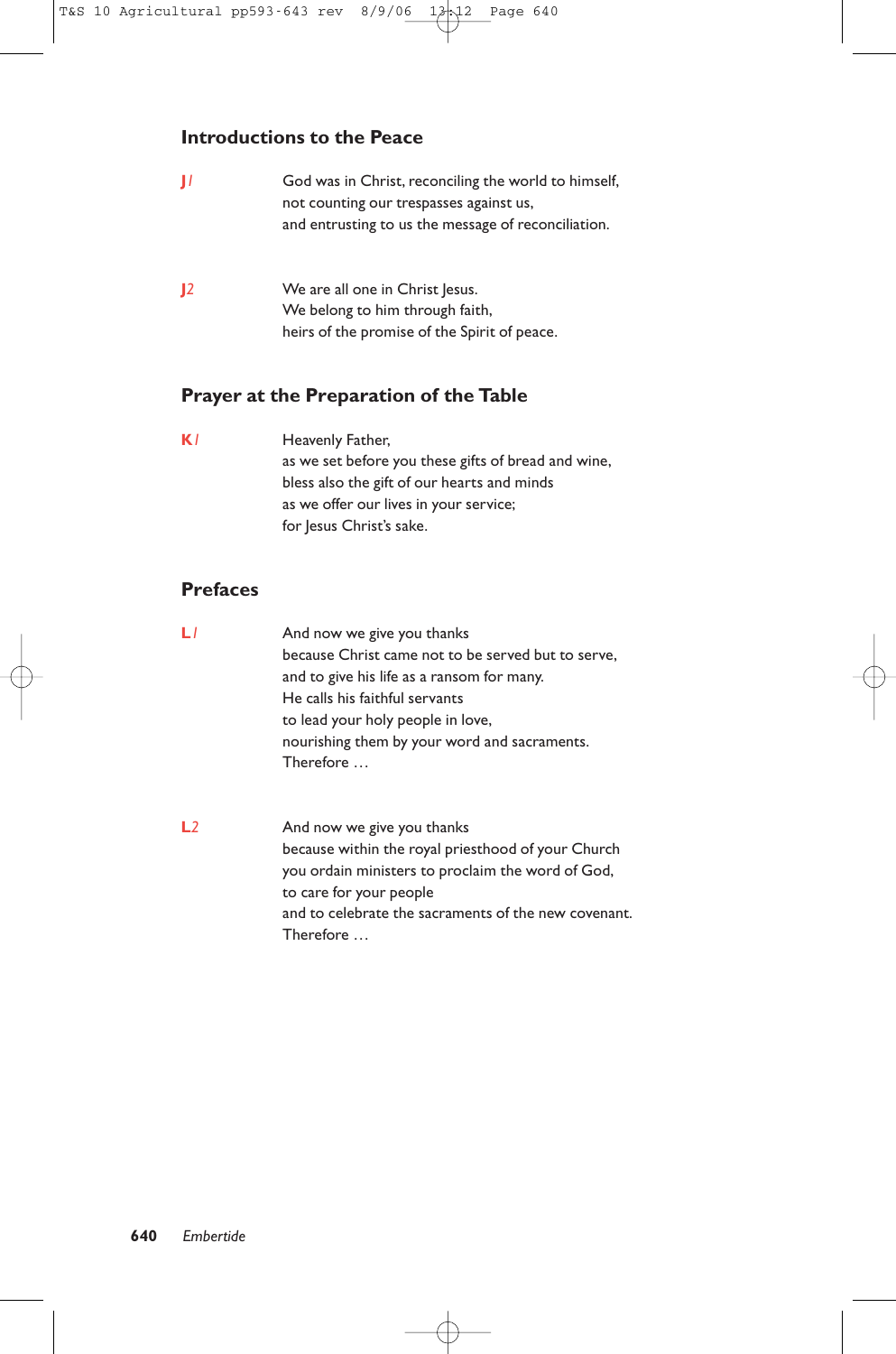

## **Extended Preface**

**M**<sup>1</sup> It is indeed right and good, our duty and our salvation, always and everywhere to give you thanks through your servant Jesus Christ our Lord. At his baptism he was revealed as your beloved Son and coming among us as one who serves, he taught that they are greatest in your kingdom who make themselves least and the servants of all. Although he was their teacher and their Lord, he washed the feet of his disciples, and commanded us to do the same. Through your Holy Spirit you bestow upon your people a rich diversity of gifts and ministries, and from this royal priesthood you raise up men and women to proclaim your word, to care for your people and to be the stewards of the mysteries of Christ. You call them to serve the world your Son redeemed

and build up his body, the Church, to the greater glory of your name. And so with angels and archangels and all the heavenly host, we proclaim your glory

and join their unending hymn of praise:

## **Post Communions**

**N**<sup>1</sup> Heavenly Father, whose ascended Son gave gifts of leadership and service to the Church: strengthen us who have received this holy food to be good stewards of your manifold grace; through him who came not to be served but to serve, and give his life as a ransom for many, Jesus Christ our Lord.

**N***2* Lord of the harvest, you have fed your people in this sacrament with the fruits of creation made holy by your Spirit: by your grace raise up among us faithful labourers to sow your word and reap the harvest of souls; through Jesus Christ our Lord.